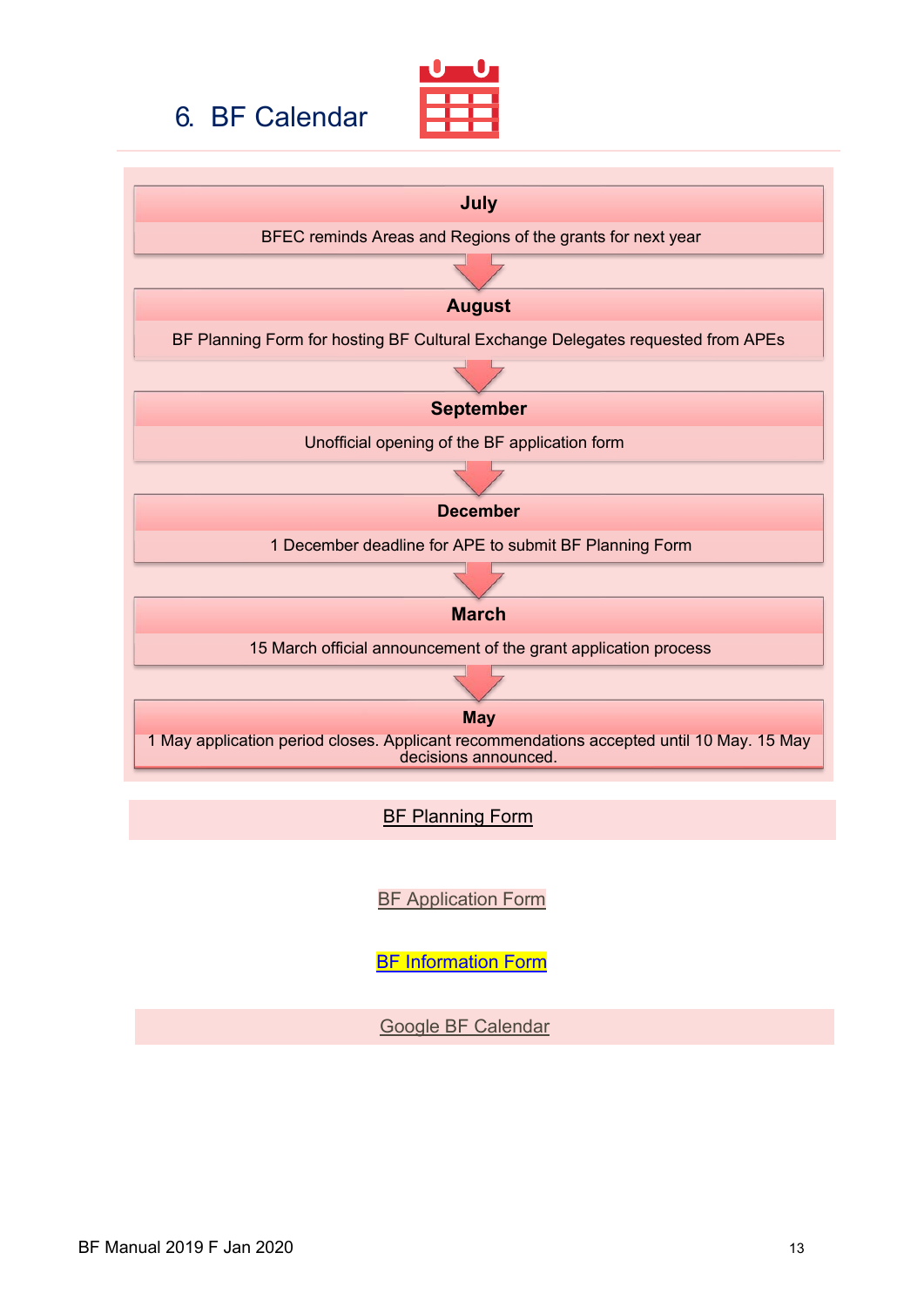

# **Awards**

Information about the various BF Awards are announced by the ISD BF Promotion each year and eligibility based on recorded contributions the preceding year. Only contributions which were received at IHQ by the 31 May deadline for programme donations figure in the calculations.

# **i. Director's Award**

This award is given to the Region with the largest average total contribution per club based on the number of clubs as at 1 August the preceding year. Each club in the Region receives a banner patch.

# **ii. Ernie Bell Award**

This award is a banner patch given to the ten clubs with the highest cash contribution from the sale of stamps.

### **iii. Top Ten Award**

This award is a banner patch given to the ten clubs with the highest, total contribution for the year.

# **iv. Alf Reynolds Award**

This award is a banner patch given to clubs reaching a minimum amount of contributions per member as per membership at 1 August the preceding year. Five different club patches are presented based on the average contribution per member:

- 1st level CHF 5.00 per member
- 2nd level CHF 10.00 per member
- 3rd level CHF 25.00 per member
- 4th level CHF 50.00 per member
- 5th level CHF 100.00 per member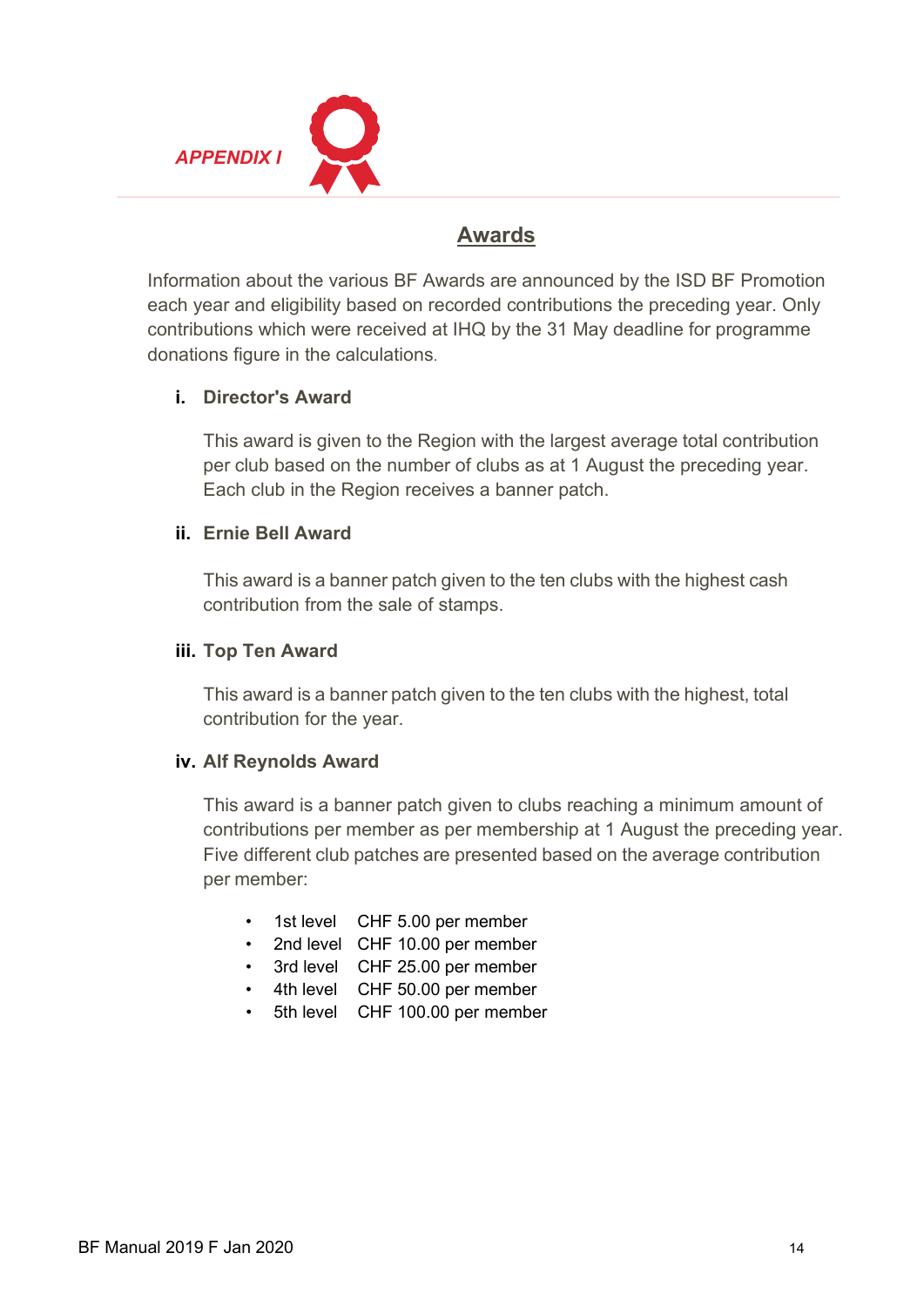



# **Expectations for a Successful BF Cultural Exchange**

### **Delegate Obligations**

A BF Cultural Exchange Delegate is expected to:

### **1. Be ready to travel at least three weeks**

A delegate accepting a BF Cultural Exchange Grant shall be prepared to travel for three to five weeks. A shorter period of travel, not be less than two weeks, may be requested when it is impossible for the delegate to travel for the standard threeweek minimum. Reasons for such shorter travel should be stated by the requestee.

### **2. Speak English or language of visitation countries**

Every delegate should be able to converse in English and/or the language of the country of visitation.

### **3. Be an ambassador for his/her club, District, Region, etc.**

A BF Cultural Exchange delegate is an official representative of his local Y's Men movement (not a tourist) and is expected to act accordingly. He/she should be prepared to share information about Y's Men function in his/her locale, formally and informally, throughout the BF trip.

# **4. Inform Travel Coordinators of travelling companions in a timely manner and cover all their costs**

A delegate may be accompanied by his/her spouse or by one immediate family member with the associated costs borne by the delegate. Other travel companions will be considered on a case-by-case basis with approval dependent on acceptance by the hosts.

# **5. Be ready to pay other incidental expenses**

The delegate shall travel with reasonable funds of his/her own. While the delegate shall not pay any board, lodging or transportation costs during the official BF trip<sup>\*</sup>, he/she shall cover all personal expenses, including those incurred through digression from the BF itinerary.

> *\*These shall normally be met by the Host Club, Region or Area or, if that is impossible, by the BFEC after previous acceptance in connection to the BF planning.*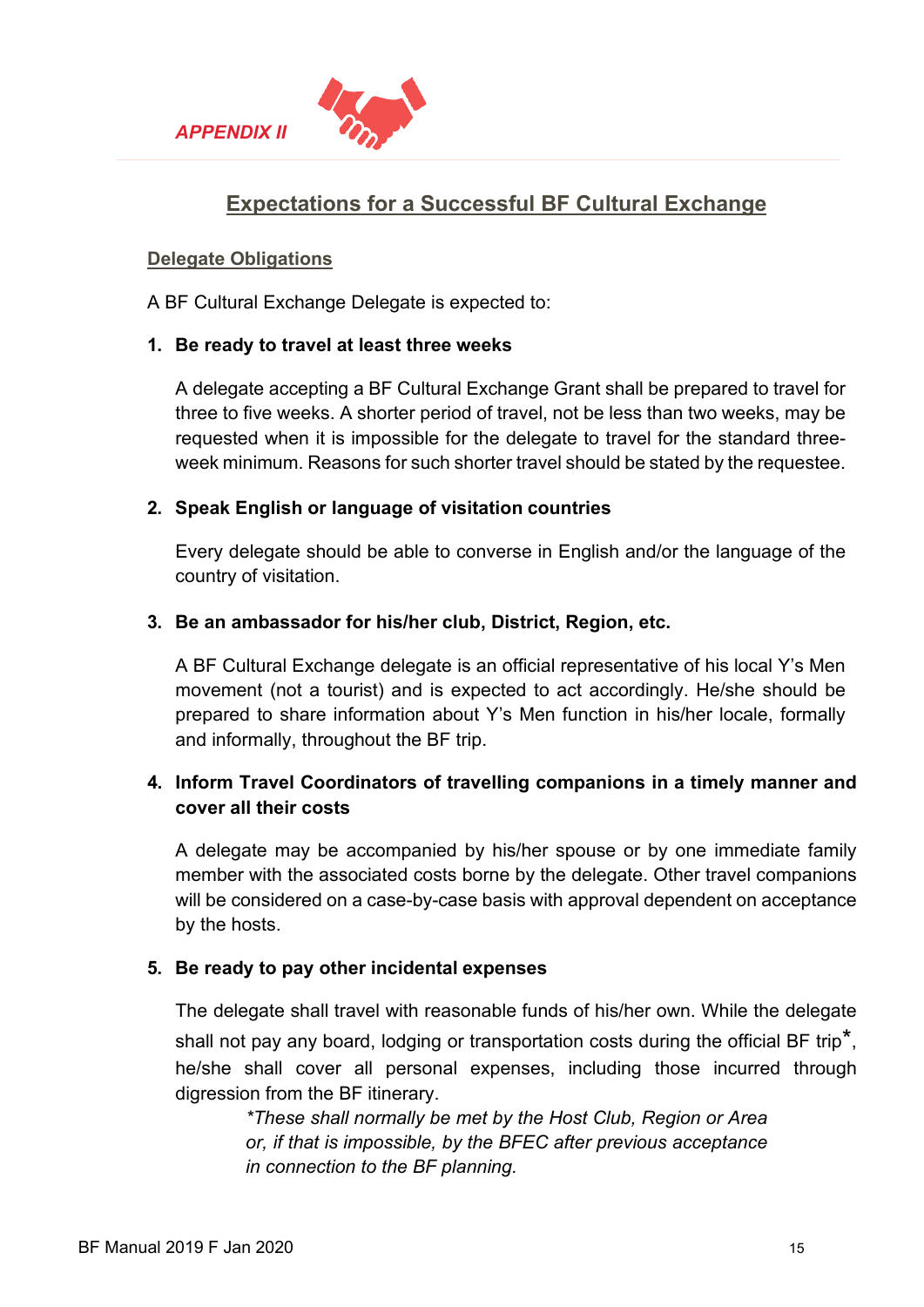#### **6. Obtain all necessary visas**

A delegate shall make all necessary arrangements concerning visas.

# **7. Purchase economy airfare and comprehensive travel insurance as approved by the ITC**

A delegate shall purchase the cheapest, reasonable travel ticket and necessary travel insurance only after he/she is notified of the ITC's approval. The cost of these will be reimbursed by YMI (up to CHF 200 for travel insurance).

# **8. Complete and send the BF Information Form to the ATC**

Although not required, a delegate is strongly encouraged to provide the following information\* to assist local travel coordinators in developing a personalised itinerary and/or to help BF Promotion efforts:

- $\div$  a recent passport-sized photograph (individual or family)
- general information concerning Y's Men and YMCA activities—offices or positions held, number of years of service, etc.
- general personal and family information—education, marital status, children, church affiliation, hobbies, etc.
- name of Brother Club if local Club maintains such a relationship
- other organisations in which delegate is active—Rotary, Kiwanis, lodges, professional organisations, etc.

*\* A delegate submitting this data accepts that it is public domain. While Y's Men International commits to using all information only as intended, it does not have the capacity to take extraordinary precautions to protect it.*

# **9. Report on his/her BF trip**

Following his/her return home a delegate shall be prepared to share his/her experiences and observations with the clubs of his/her Region. A reasonable effort shall be made to accomplish this in person. A schedule of presentations or visitations shall be submitted to the AP within 30 days of delegate's return.

A BF Delegates' Travel Report shall be sent to ITC, BFECC, IP, IHQ and APs of home Area and of Area(s) visited within 30 days of delegate's return.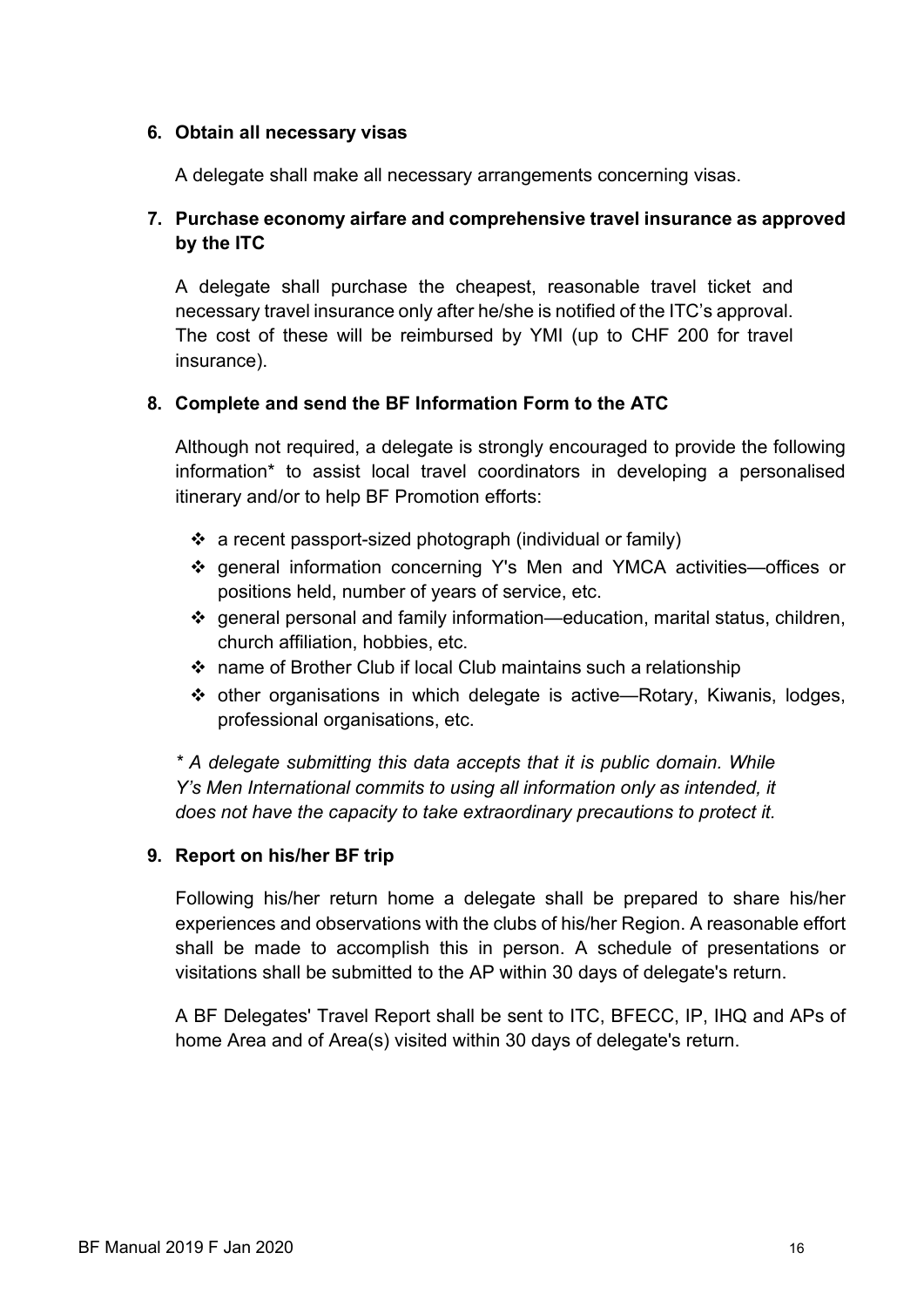# **International BF Obligations**

The International Brotherhood Fund is expected to cover:

- $\div$  Proper certification for obtaining necessary entry visas
- Cheapest feasible round-trip tourist class transportation
- International, Area or Regional Convention expenses—registration, lodging and meals
- Travel insurance up to a value of CHF 200
- $\div$  All required medications and vaccinations and up to CHF 100 for those recommended by a professional medical practitioner or entity
- Transportation to/from a delegate's home airport upon submission of receipts from the transport company
- Transportation by private car to/from home airport will be reimbursed at a rate of CHF .40 per kilometre.

# **BF Host Obligations**

Those hosting BF delegates are expected to:

- Provide convenient economical transportation to the local destinations on the official BF itinerary*.* (Typically costs of travel between Regions are covered by the Area, while travel within the Region, by the Region.)
- $\div$  Make every effort to ensure that the delegate is met personally upon arrival
- $\div$  Provide the delegate local contact information (name, address, email, telephone) prior to his/her departure from home
- ❖ Provide housing and meals—preferably in private homes
- Arrange widest possible schedule of YMCA and community contacts tempered with reasonable periods of free time for relaxation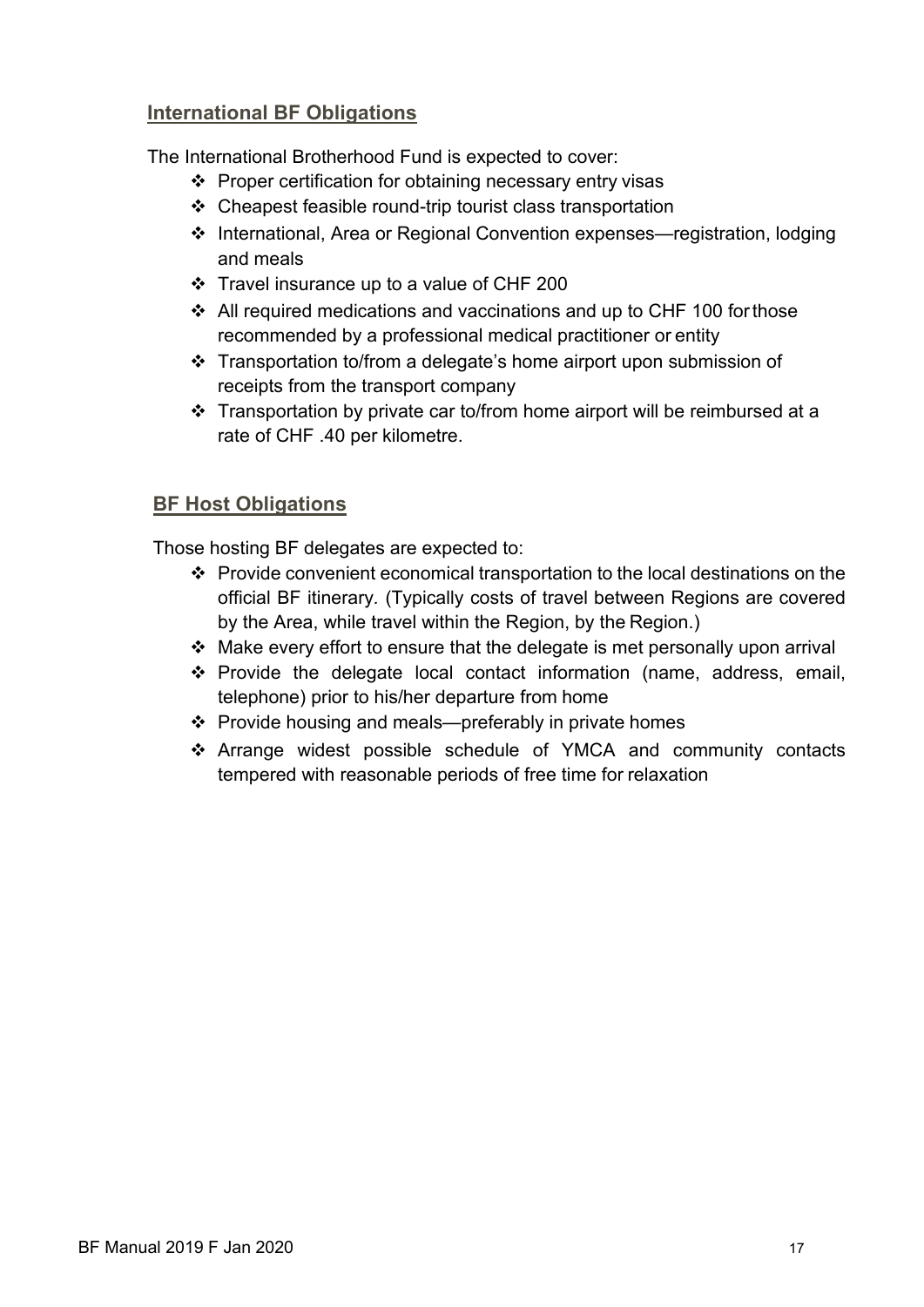

# **Processing stamps for sale**

The following hints may be useful for those of you who have not worked much with stamps before.

- **1.** First, avoid unnecessary work some stamps cannot be sold and should not be collected at all. Ask your Area Philatelist or RSD if you do not already know about these stamps.
- **2. Removal: The first step** is to remove the stamp from theenvelope.
	- Some people pre-soak the end or even all of the envelope directly, but most people cut off the corner with the stamp before pre-soaking.
	- If you are cutting, keep a margin of approximately five millimetres around the stamp, on a single thickness of paper. Never peel the stamp off theenvelope.
	- Throw away all damaged stamps peeled, torn, clipped, smeared or with heavy cancellation which obliterates design. Remember that stamps in perfect condition will keep up interest in new purchases and raise the price.
	- In some Regions, the stamps are now ready to be sold. It is up to the Area Philatelist to advise if he can sell by weight if the Region does not make the announcement.
- **3. Soaking: The second step** is to soak the stamps loose from the paper. This is the step that removes any remainingglue.
	- Use a lot of water! Remember that the glue from the stamps will mix with the water and will damage the stamps if the concentration of glue is too high.
	- Soak any stamps that are on coloured paper, particularly yellow, separately! If one paper discolours the water, the whole content can be ruined. Generally speaking, the chances of obtaining uncoloured stamps are very small and not worth the extra effort involved.
	- Never use hot water! The stamp may come loose more easily but it is also easier to damage the stamp through discolouring.
	- Leave the stamps to loosen from the paper themselves! Do not force them. An hour should be sufficient.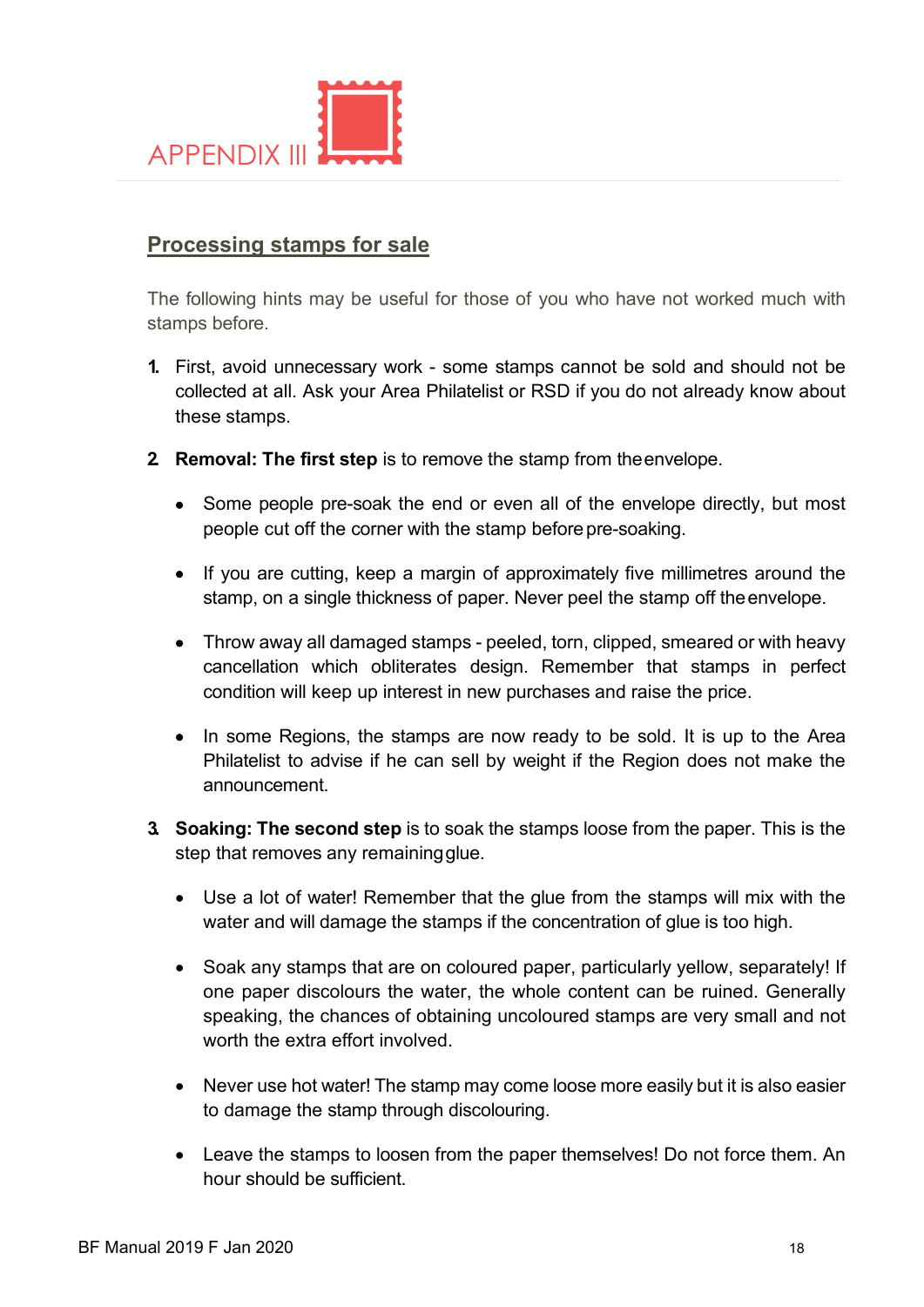- To ensure that all the glue disappears, move the loose stamps to a bucket full of clean water. Rinse as often as necessary to remove any remaining glue.
- This is also the time for removing selvages and discarding torn or otherwise damaged stamps. Do not remove the selvage if it contains the sheet number or has special wording such as "Use zip code," "Mail early," etc. There are collectors who prize these oddities. Also, connected stamps are morevaluable.
- **4. Drying: The third step** is to dry thestamps.
	- The best way to dry stamps is to put them with the front side down on several layers of newspaper. Stamps which are alike can be laid out in groups. Put another newspaper on top and allow to dry for at least 24 hours. Slight pressure will ensure that the stamps stay flat and do not curl.
	- Do not dry stamps in the oven or near heat. This causes them to curl and scorch. Scorched stamps will not sell, and curled stamps are hard to bundle neatly.
	- Work on a dark surface, with good lighting (natural light is best). Remove stamps from the newspaper with tweezers or tongs and sort by theme, set, size or chronologically, discarding any damaged stamps.
- **5. Mailing: The fourth and final step** is preparing and send processed stamps to your nearest Philatelist.
	- Count stamps into bundles of 105 of the same kind to allow for imperfect ones that may escape your eye. Put a paper ribbon around the bundle, large enough to keep the bundle together but small enough to allow the stamp to be recognisedwithout problem and fasten on the back with cellulosetape.
	- Do not secure bundles with rubber bands, paper clips, staples or anything which could damage the stamps. Bundles should be neat and firm, not falling apart. Do not bundle damp stamps — they dry and get loose in their banding strip.
	- Ask your Area Philatelist or RSD for special advice. Some dealers want the bundles to be marked with the quantity and a reference number from a stamp catalogue.
	- After this, you will doubtless have less than 100 of a lot of stamps. If you think you will receive more of the same stamp you should keep them until the next soaking. The others should be sorted, counted and put in glassine envelopes which canbe purchased at stamp hobby shops. Mark the reference number and quantity on the front of the envelope. Put groups of 25 stamps facing the front and the others facing the back. If there are only a few of one kind, you can put mixed stamps of the same denomination in one envelope. Foreign stamps can be sorted like this.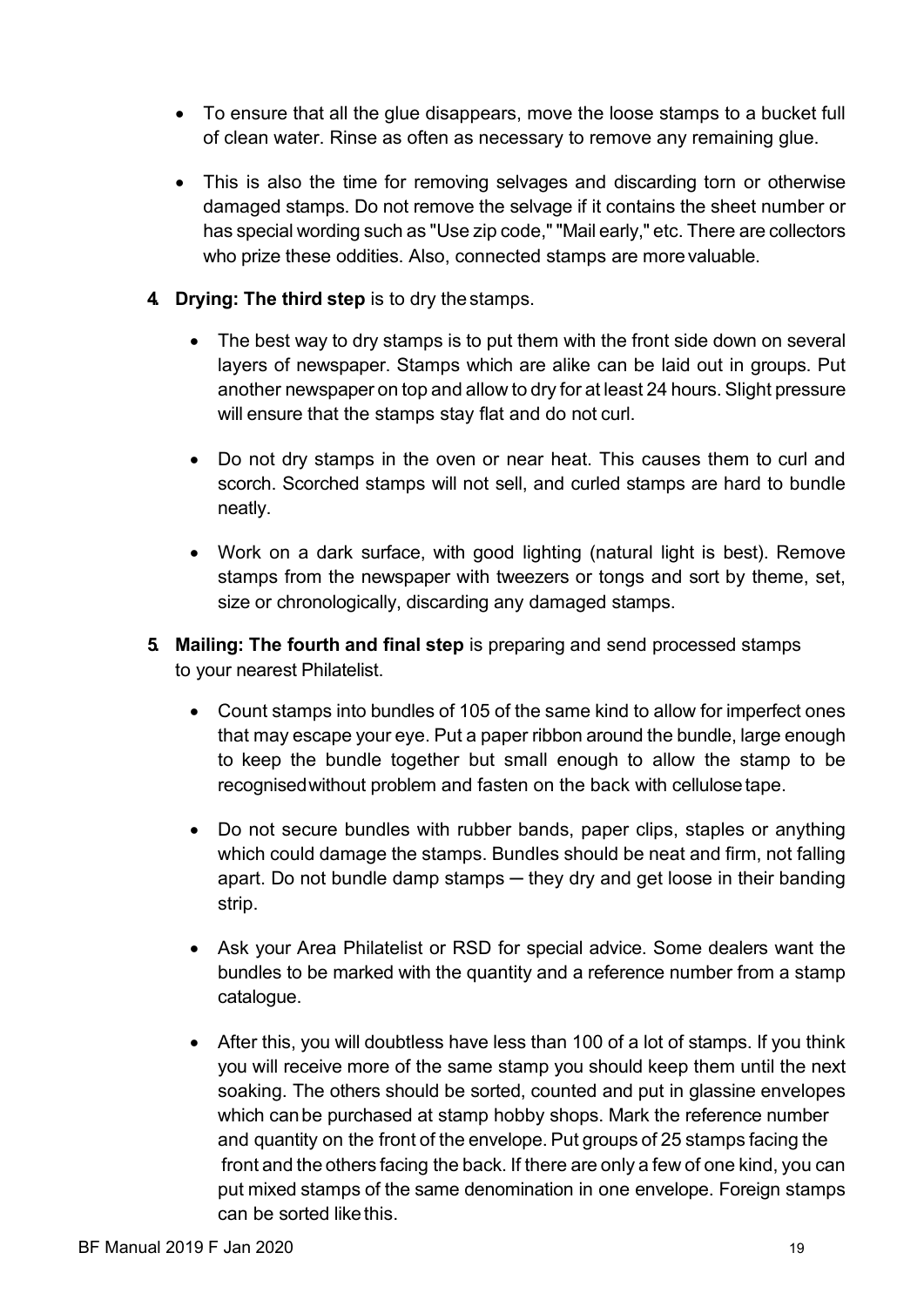- It is best to send stamps in bundles of 100 but this cannot be done with anything but current issues, so don't hang on to the "oldies" too long. Keep yourstorehouse as up to date as possible.
- Remember that these are general rules which may differ around the world. Ask your Area Philatelist for advice.
- When you are satisfied that your stamps are truly collectors' items no torn ones, no stains, no creases, no glue on them, no selvages left on and no imperfections in the perforations, then forward them. Prepare your parcels carefully. Besure that the stamps will not be damaged in transit.
- Stamps should be forwarded from clubs to RSD Philately for BF who either arranges sale personally or periodically forwards submitted stamps to the Area **Philatelist**

If these hints are followed, a nice sum of money for the Brotherhood Fund may result.